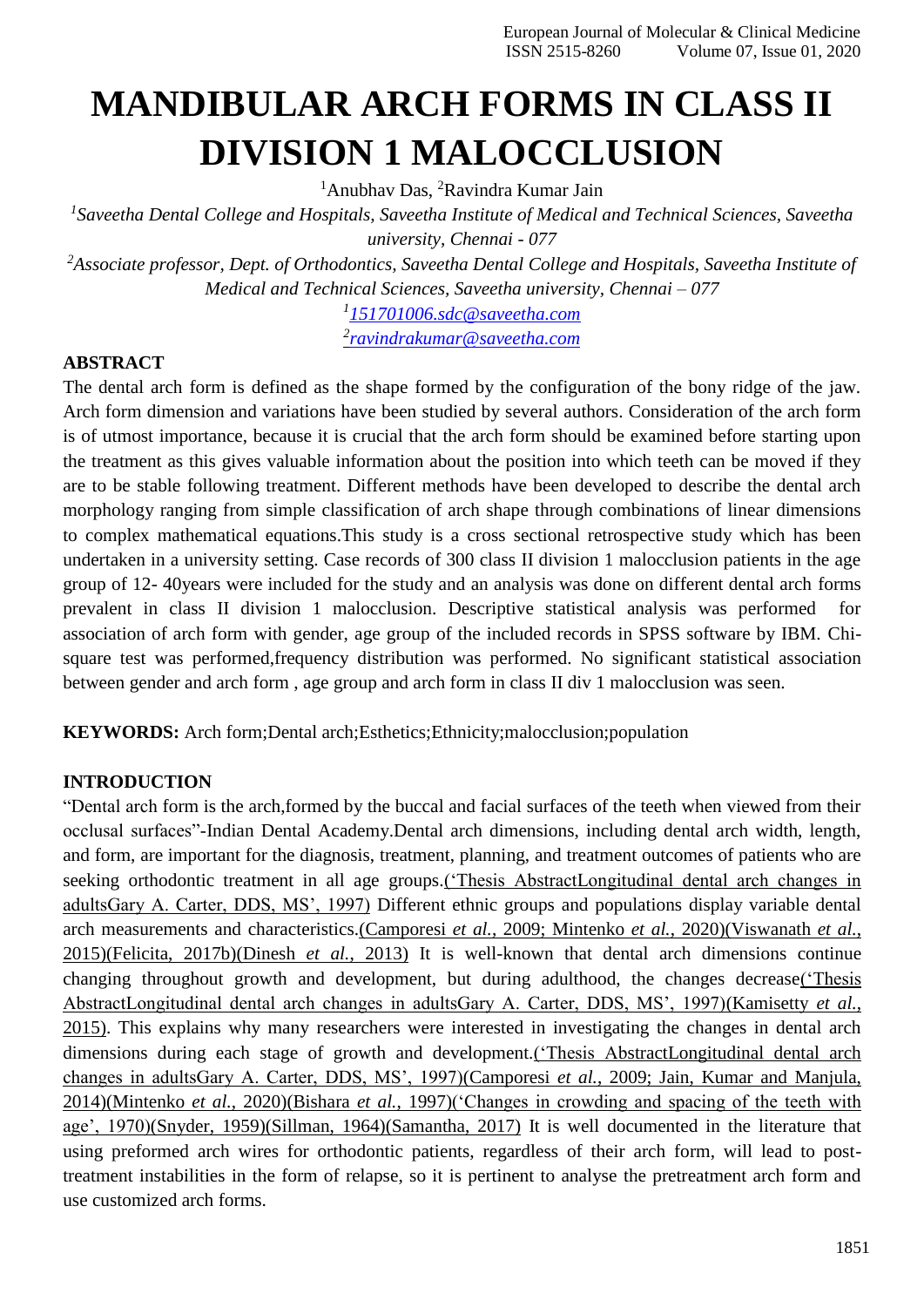Several researchers have classified the dental arch form[s\(Samantha, 2017\)](https://paperpile.com/c/Gqof0E/6f0T) .It is accepted that the dental arch is shaped and confined by the supporting bone configurations, and it is affected by the eruption of teeth and the surrounding muscular forces[.\(Snyder, 1959\)](https://paperpile.com/c/Gqof0E/1igC) Chuck[,\(Ackerman, Ackerman and Kean, 2007\)](https://paperpile.com/c/Gqof0E/PURb) in 1934, made the first classification for the dental arch in 3 forms, namely: ovoid, tapered, and square shape. Several arch forms were documented in the literature. The most popular were the Ricketts penta morphic arch forms, which considered factors such as arch correlation, size, and length .He classified them into 5 forms to fit most facial forms and patients. Growth and development of the dental arches differ between males and females[.\(Bishara](https://paperpile.com/c/Gqof0E/zNjc) *et al.*, 1997) The 6 keys of occlusion by Andre[w\(Andrews, 1972\)](https://paperpile.com/c/Gqof0E/MRjv) describe the feature of normal occlusion; any significant deviation from the normal occlusion will cause malocclusion. [\(Dinesh](https://paperpile.com/c/Gqof0E/szJF) *et al.*, 2013) .Much research has been carried out to document dental arch dimensions, arch forms, and tooth size discrepancy in several populations [\(Felicita, 2017b\).](https://paperpile.com/c/Gqof0E/mapB) Archforms play an important role in orthodontic diagnosis and treatment plan [\(Samantha, 2017\). L](https://paperpile.com/c/Gqof0E/6f0T)imitations for tooth movement, especially for incisor retractions, arise from the basal bone where teeth are roote[d\(Kamisetty](https://paperpile.com/c/Gqof0E/VWqb) *et al.*[, 2015\)](https://paperpile.com/c/Gqof0E/VWqb) [\(Jain, Kumar and Manjula, 2014; Krishnan, Pandian and Kumar S, 2015\).](https://paperpile.com/c/Gqof0E/cv3B%2B4duY) If teeth move excessively over alveolar bone, periodontal complications and unstable treatment effects, even the tooth exfoliation may occur [\(Felicita, Chandrasekar and Shanthasundari, 2012; Rubika, Sumathi Felicita and](https://paperpile.com/c/Gqof0E/lN5i%2BQqmJ) [Sivambiga, 2015\).](https://paperpile.com/c/Gqof0E/lN5i%2BQqmJ)

The maxillary and mandibular dental arches are the key components of dental orofacial comple[x.\(Felicita,](https://paperpile.com/c/Gqof0E/lN5i) [Chandrasekar and Shanthasundari, 2012\)](https://paperpile.com/c/Gqof0E/lN5i) Therefore, the alignment of the dental arches is very important for various functions like chewing, talking and respiration. Because this is so important throughout life, any dis-alignment in the upper or lower dental arch relationships, which is otherwise known as malocclusion, are of great importance both biologically and clinically. A large body of literature on class II malocclusion, serves as a guide for study and understanding the wide range of variation seen within the dental arches [\(Felicita, Chandrasekar and Shanthasundari, 2012\)\(Samantha, 2017; Felicita, 2018\).](https://paperpile.com/c/Gqof0E/lN5i) Class II malocclusion is characterized by increased anteroposterior overlap of upper incisors and a convex facial profile. [\(Felicita, 2017a\)](https://paperpile.com/c/Gqof0E/KdOF) there are mostly predominantly three Types of dental arch forms - Average, broad and constricted [\(Ramesh Kumar](https://paperpile.com/c/Gqof0E/g4DW) *et al.*, 2011)

Most studies visualised the dimensions of the dental arches and found the differences between the different arch forms.some studies, however did not find differences in maxillary or mandibular arch width in subject with or without malocclusion. In this present study ,descriptive statistical analysis was performed for association of arch form with gender, age group of the included records in SPSS software by IBM.

#### **MATERIALS AND METHODS**

This study was a cross sectional retrospective study which has been undertaken in a university setting. The benefits of undertaking a study in a university setting are easy retrieval of records and the demerits being limited to the number of patients, same ethnicity, same geographical location. Ethical committee approval was taken for this study(ethical approval number: SDC/SIHEC/2020/DIASDATA/0619-0320); totally 988 cases reported to Saveetha dental college to department of orthodontics for their orthodontic treatment, from which we selected total 300 cases who are having class II division 1 malocclusion.The inclusion criteria is patients having class II division 1 malocclusion and patients having other malocclusions and who already undergone orthodontic treatment were excluded from this study.Cross verification of data for errors was done via photographic verification.data was tabulated in excel and was then imported to the SPSS software and the variables were defined.In SPSS, chi-square test was performed, descriptive statistics, frequency distribution was performed. A p value of 0.05 was considered as the threshold to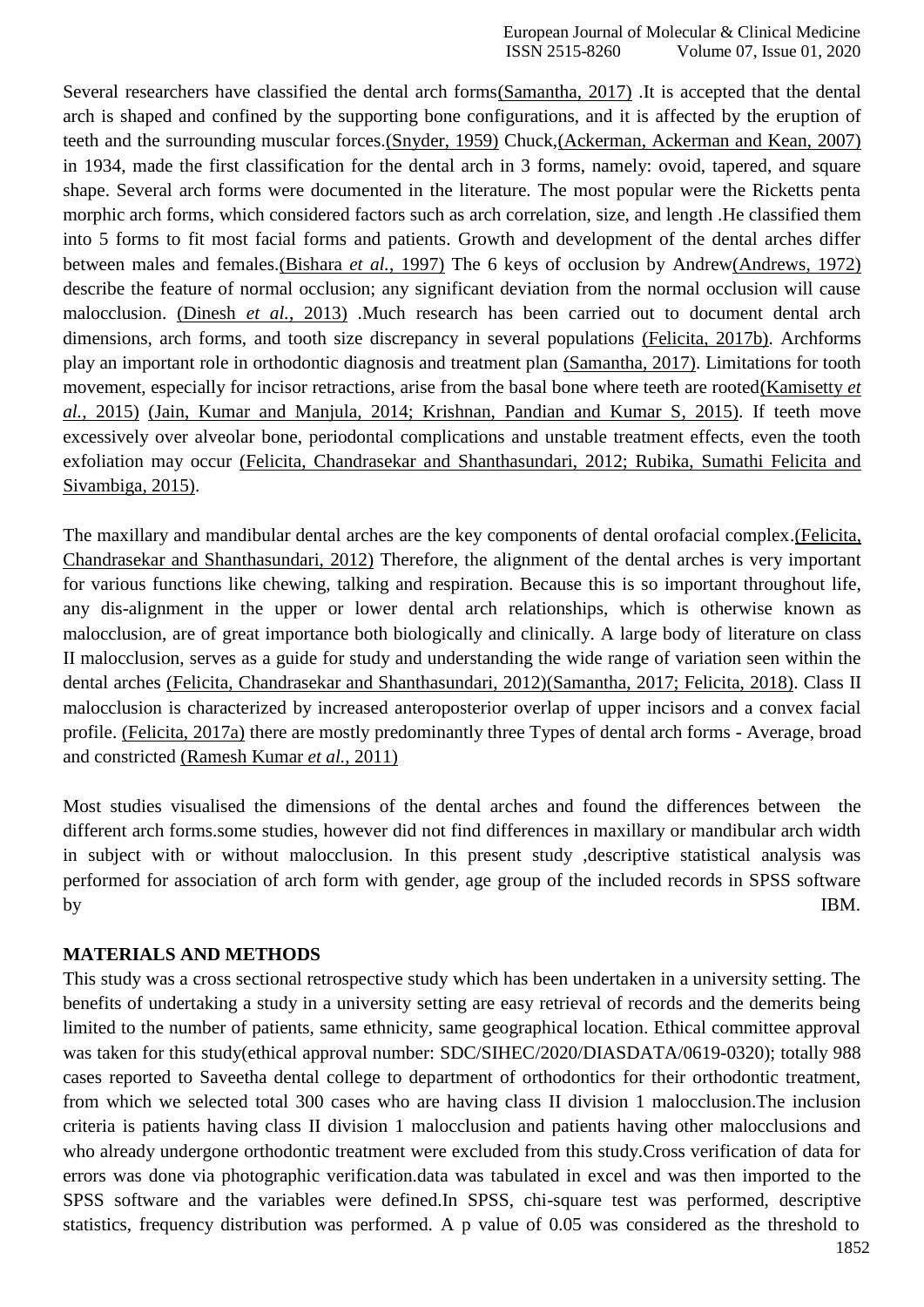detect statistically significant differences.In this present study ,descriptive statistical analysis was performed for association of arch form with gender, age group of the included records in SPSS software.

#### **RESULTS & DISCUSSIONS:**

After statistical analysis done in SPSS, the results of this study are - frequency distribution of average arch form was 80%, constricted arch form was 14% and broad arch form is 6%. There was no significant association between gender and arch forms (since, p value  $>0.05$ ) and there was a significant statistical association between age group and arch forms(since, p value  $\langle 0.05 \rangle$ .

Figure 1:Pie chart shows distribution of study subjects based on the different age groups.In this pie red colour denotes children(8-14 years) -18.67%,blue colour denotes adolescence(15-18 years)-14.67% and green colour denotes adult(>18 years)-66.67%.Figure 2:Pie chart shows distribution of study subjects based on gender.In our study , we had 45.67% females denoted by blue and 54.33% males denoted by green. Figure 3: Bar graph represents the association between age group and arch form. X-axis represents the age group and Y-axis represents the mandibular arch form where blue colour denotes average arch form,green colour denotes broad arch form and red colour denotes constricted arch form.Chi-square test was done and association was found to be statistically significant (p value: 0.028). Pearson's Chi Square value:10.874, DF:4, p value:0.028(<0.05) hence statistically significant,proving there is statistical association between age and the arch form.Figure 4: Bar graph represents the association between gender and arch form.X-axis represents the gender and Y-axis represents the mandibular arch form where blue colour denotes average arch form,green colour denotes broad arch form and red colour denotes constricted arch form.Chi-square test was done and association was found to be statistically insignificant(p value:0.683). Pearson's Chi Square value:0.764, DF:2, p value:0.683(>0.05) hence statistically not significant,proving there is no association between gender and the arch form.

Angle pointed out the arch form in his classification as the line of occlusion, which he considered as an important criterion for ideal occlusion. Since then, researchers had emphasized the importance of determining the prevalence of the different arch forms among populations.The size and shape of the dental arches have considerable implications for orthodontic diagnosis and treatment planning. These have an effect on the space availability, stability of dentition, esthetics and health of the periodontium [\(Bulyalert](https://paperpile.com/c/Gqof0E/tBqs) [and Pimkhaokham, 2018\)\(Sivamurthy and Sundari, 2016\)](https://paperpile.com/c/Gqof0E/tBqs)[\(Samantha, 2017\).](https://paperpile.com/c/Gqof0E/fMP1) determining arch forms before orthodontic treatment are essential steps for proper diagnosis, treatment planning, treatment strategy, and post-treatment stability [\(Engel, 1979; Al-Khateeb](https://paperpile.com/c/Gqof0E/MeeA%2BVWqb%2BzFjv) *et al.*, 2013; Kamisetty *et al.*, 2015). Angle pointed out the arch form in his classification as the line of occlusion, which he considered as an important criterion for ideal occlusion [\(Vikram](https://paperpile.com/c/Gqof0E/Yv8j) *et al.*, 2017). Since then, researchers had emphasized the importance of determining the prevalence of the different arch forms among populations. In this study, we observed that the frequency distribution of average arch from was 80 %, constricted arch from was 14 % and broad arch from was 6 %. There was no significant association between gender and arch forms (since, P value > 0.05) so in both the genders the three arch forms were equally prevalent.Average arch form is prevalent in all the age groups (childrens, adolescence, adult), followed by constricted, then broad arch form. There is no significant statistical association between age group and arch forms (since, P value  $> 0.05$ ). The studies done by [\(Buschang, Stroud and Alexander, 1994\)](https://paperpile.com/c/Gqof0E/QXgv) reported that the mandibular arch form is relatively larger in younger age groups, Garg A , et al.(Garg *et al.*[, 2014\)](https://paperpile.com/c/Gqof0E/L4Jd) In their study they found that the average arch form was the most prevalent arch form in Class II Div 1 malocclusion.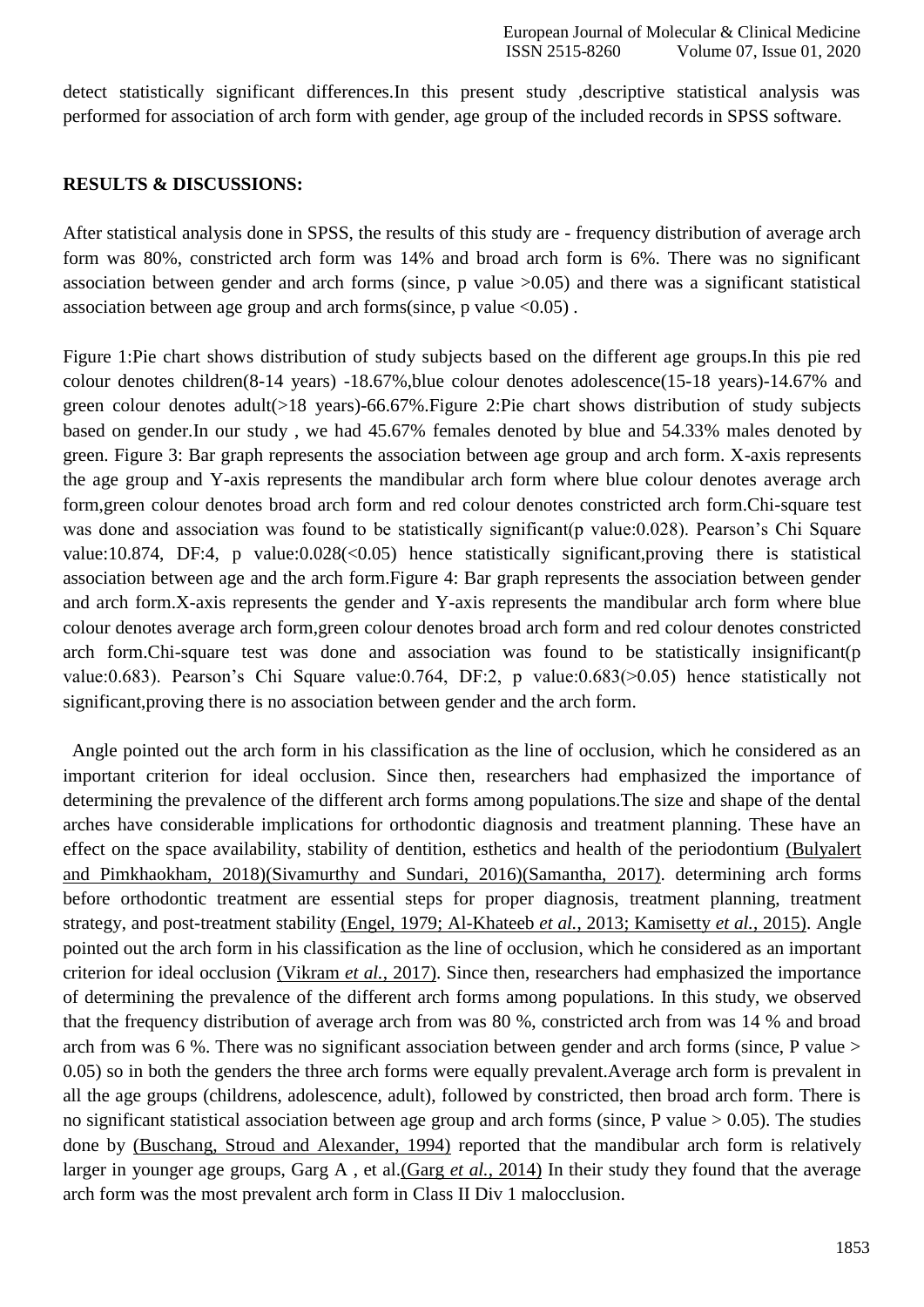The limitations of this study is small sample size and same ethnicity. The future scope in this topic is to use digital models and study the prevalent arch forms.

# **CONCLUSION:**

Measuring arch dimensions and determining arch forms before orthodontic treatment are essential steps for proper diagnosis, treatment planning, treatment strategy, and post-treatment stability. Within the limitations of the study the conclusion can be summarized as follows:

1. No significant statistical association between gender and arch form in class II div 1 malocclusion.

2.Significant statistical association between age group and arch form in class II div 1 malocclusion

**AUTHOR CONTRIBUTIONS:** Author 1(Anubhav Das), carried out the retrospective study by collecting data and drafted the manuscript after performing the necessary statistical analysis.Author 2(Ravindra Kumar Jain) aided in conception of the topic , has participated in the study design, statistical analysis and has supervised in preparation of the manuscript.All of the authors have discussed the results among themselves and contribute to the final manuscript.

**CONFLICT OF INTEREST:** No conflict of interest.

# **REFERENCES:**

[1] [Ackerman, J. L., Ackerman, M. B. and Kean, M. R. \(2007\) 'A Philadelphia Fable: How Ideal](http://paperpile.com/b/Gqof0E/PURb) [Occlusion Became the Philosopher's Stone of Orthodontics', The Angle Orthodontist, pp. 192–194. doi:](http://paperpile.com/b/Gqof0E/PURb) 10.2319/0003-3219(2007)077[0192:apfhio]2.0.co;2.

[2] [Al-Khateeb, S. et al. \(2013\) 'Dental arch parameters of the displacement and nondisplacement sides in](http://paperpile.com/b/Gqof0E/zFjv) [subjects with unilateral palatal canine ectopia', The Angle Orthodontist, pp. 259–265. doi:](http://paperpile.com/b/Gqof0E/zFjv) [10.2319/031612-229.1.](http://dx.doi.org/10.2319/031612-229.1)

[3] [Andrews, L. F. \(1972\) 'The six keys to normal occlusion', American Journal of Orthodontics, pp. 296–](http://paperpile.com/b/Gqof0E/MRjv) [309. doi: 10.1016/s0002-9416\(72\)90268-0.](http://paperpile.com/b/Gqof0E/MRjv)

[4] [Bishara, S. E. et al. \(1997\) 'Arch width changes from 6 weeks to 45 years of age', American Journal of](http://paperpile.com/b/Gqof0E/zNjc) [Orthodontics and Dentofacial Orthopedics, pp. 401–409. doi:](http://paperpile.com/b/Gqof0E/zNjc) [10.1016/s0889-5406\(97\)80022-4.](http://paperpile.com/b/Gqof0E/zNjc)

[5] [Bulyalert, A. and Pimkhaokham, A. \(2018\) 'A novel classification of anterior alveolar arch forms and](http://paperpile.com/b/Gqof0E/tBqs) [alveolar bone thickness: A cone-beam computed tomography study', Imaging Science in Dentistry, p. 191.](http://paperpile.com/b/Gqof0E/tBqs) [doi: 10.5624/isd.2018.48.3.191.](http://paperpile.com/b/Gqof0E/tBqs)

[6] [Buschang, P. H., Stroud, J. and Alexander, R. G. \(1994\) 'Differences in dental arch morphology](http://paperpile.com/b/Gqof0E/QXgv) [among adult females with untreated Class I and Class II malocclusion', The European Journal of](http://paperpile.com/b/Gqof0E/QXgv) [Orthodontics, pp. 47–52. doi: 10.1093/ejo/16.1.47.](http://paperpile.com/b/Gqof0E/QXgv)

[7] [Camporesi, M. et al. \(2009\) 'Dental arch dimensions and tooth wear in two samples of children in the](http://paperpile.com/b/Gqof0E/ajhT) [1950s and 1990s', British Dental Journal, pp. E24–E24. doi:](http://paperpile.com/b/Gqof0E/ajhT) [10.1038/sj.bdj.2009.960](http://paperpile.com/b/Gqof0E/ajhT)[.](http://dx.doi.org/10.1038/sj.bdj.2009.960)

[8] ['Changes in crowding and spacing of the teeth with age' \(1970\) American Journal of Orthodontics, p.](http://paperpile.com/b/Gqof0E/PhIe) [530. doi: 10.1016/0002-9416\(70\)90179-x](http://paperpile.com/b/Gqof0E/PhIe)[.](http://dx.doi.org/10.1016/0002-9416(70)90179-x)

[9] [Dinesh, S. P. S. et al. \(2013\) 'An indigenously designed apparatus for measuring orthodontic force',](http://paperpile.com/b/Gqof0E/szJF) [Journal of clinical and diagnostic research: JCDR, 7\(11\), pp.](http://paperpile.com/b/Gqof0E/szJF) 2623–2626.

[20] [Engel, G. A. \(1979\) 'Preformed arch wires: Reliability of fit', American Journal of Orthodontics, pp.](http://paperpile.com/b/Gqof0E/MeeA) [497–504. doi:](http://paperpile.com/b/Gqof0E/MeeA) [10.1016/0002-9416\(79\)90254-9.](http://paperpile.com/b/Gqof0E/MeeA)

[21] [Felicita, A. S. \(2017a\) 'Orthodontic management of a dilacerated central incisor and partially](http://paperpile.com/b/Gqof0E/KdOF) impacted canine with unilateral extraction - [A case report', The Saudi dental journal, 29\(4\), pp.](http://paperpile.com/b/Gqof0E/KdOF) 185–193.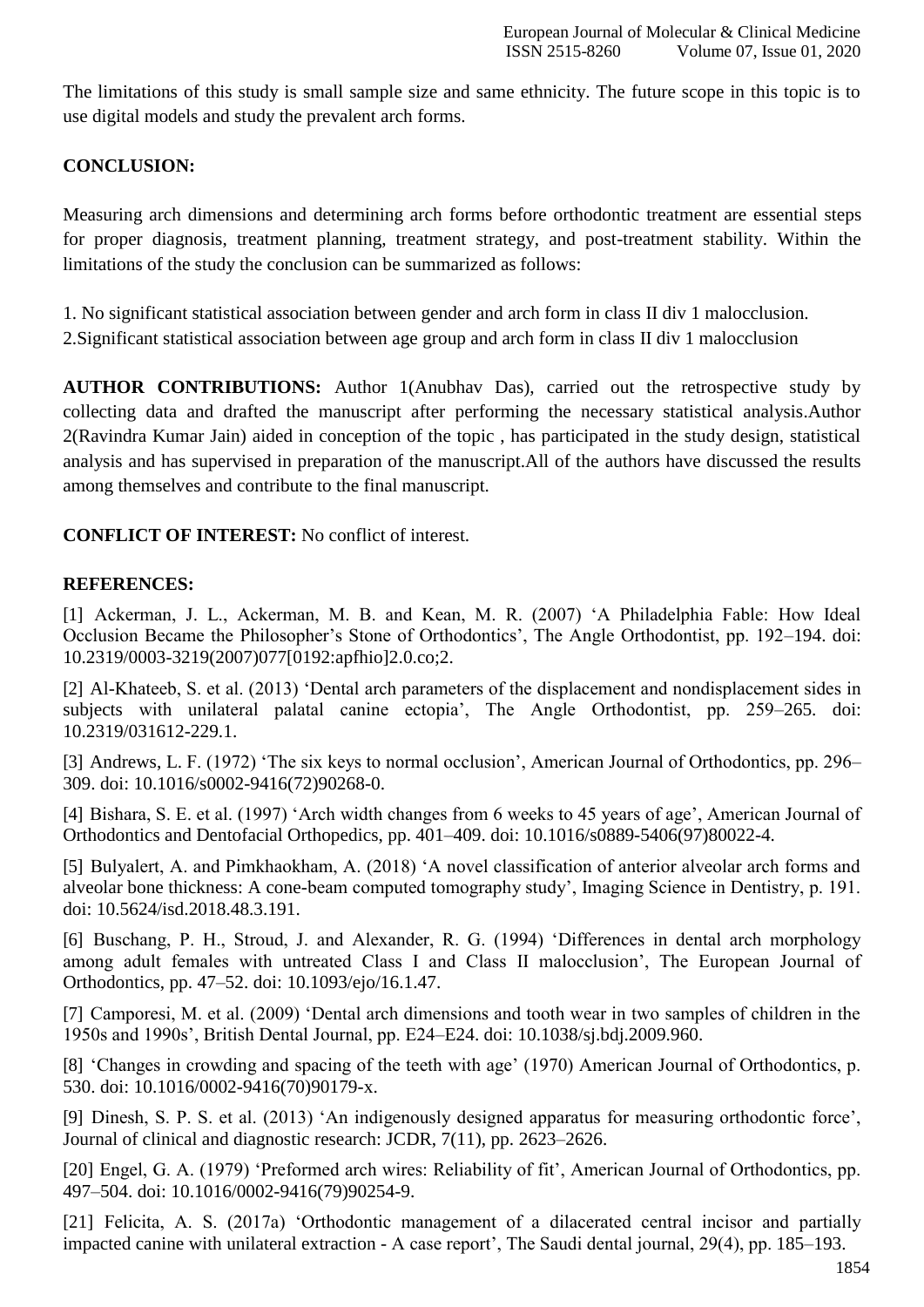[22] [Felicita, A. S. \(2017b\) 'Quantification of intrusive/retraction force and moment generated during en](http://paperpile.com/b/Gqof0E/mapB)[masse retraction of maxillary anterior teeth using mini-implants: A conceptual approach', Dental press](http://paperpile.com/b/Gqof0E/mapB) [journal of orthodontics, 22\(5\), pp.](http://paperpile.com/b/Gqof0E/mapB) 47–55.

[23] [Felicita, A. S. \(2018\) 'Orthodontic extrusion of Ellis Class VIII fracture of maxillary lateral incisor -](http://paperpile.com/b/Gqof0E/kjIA) [The sling shot method', The Saudi dental journal, 30\(3\), pp.](http://paperpile.com/b/Gqof0E/kjIA) 265–269.

[24] [Felicita, A. S., Chandrasekar, S. and Shanthasundari, K. K. \(2012\) 'Determination of craniofacial](http://paperpile.com/b/Gqof0E/lN5i) [relation among the subethnic Indian population: a modified approach -](http://paperpile.com/b/Gqof0E/lN5i) (Sagittal relation)', Indian journa[l](http://paperpile.com/b/Gqof0E/lN5i) [of dental research: official publication of Indian Society for Dental Research, 23\(3\), pp.](http://paperpile.com/b/Gqof0E/lN5i) 305–312.

[25] [Garg, A. et al. \(2014\) 'Comparison of the dental arch changes in patients with different](http://paperpile.com/b/Gqof0E/L4Jd) [malocclusions', Indian Journal of Dental Research, p. 623. doi:](http://paperpile.com/b/Gqof0E/L4Jd) [10.4103/0970-9290.147109.](http://paperpile.com/b/Gqof0E/L4Jd)

[26] [Jain, R. K., Kumar, S. P. and Manjula, W. S. \(2014\) 'Comparison of intrusion effects on maxillary](http://paperpile.com/b/Gqof0E/cv3B) [incisors among mini implant anchorage, j-hook headgear and utility arch', Journal of clinical and](http://paperpile.com/b/Gqof0E/cv3B) [diagnostic research: JCDR, 8\(7\), pp.](http://paperpile.com/b/Gqof0E/cv3B) ZC21–4.

[27] [Kamisetty, S. K. et al. \(2015\) 'SBS vs Inhouse Recycling Methods-An Invitro Evaluation', Journal of](http://paperpile.com/b/Gqof0E/VWqb) [clinical and diagnostic research: JCDR, 9\(9\), pp.](http://paperpile.com/b/Gqof0E/VWqb) ZC04–8.

[28] [Krishnan, S., Pandian, S. and Kumar S, A. \(2015\) 'Effect of bisphosphonates on orthodontic tooth](http://paperpile.com/b/Gqof0E/4duY) [movement-an update', Journal of clinical and diagnostic research: JCDR, 9\(4\), pp.](http://paperpile.com/b/Gqof0E/4duY) ZE01–5.

[29] [Mintenko, R. et al. \(2020\) 'Mandibular dental changes following serial and late extraction of](http://paperpile.com/b/Gqof0E/5h5n) [mandibular second premolars', The Angle Orthodontist, pp. 187–193. doi:](http://paperpile.com/b/Gqof0E/5h5n) [10.2319/041819-272.1.](http://paperpile.com/b/Gqof0E/5h5n)

[30] [Ramesh Kumar, K. R. et al. \(2011\) 'Depth of resin penetration into enamel with 3 types of enamel](http://paperpile.com/b/Gqof0E/g4DW) [conditioning methods: a confocal microscopic study', American journal of orthodontics and dentofacial](http://paperpile.com/b/Gqof0E/g4DW) [orthopedics: official publication of the American Association of Orthodontists, its constituent societies,](http://paperpile.com/b/Gqof0E/g4DW) [and the American Board of Orthodontics, 140\(4\), pp.](http://paperpile.com/b/Gqof0E/g4DW) 479–485.

[31] [Rubika, J., Sumathi Felicita, A. and Sivambiga, V. \(2015\) 'Gonial Angle as an Indicator for the](http://paperpile.com/b/Gqof0E/QqmJ) [Prediction of Growth Pattern', World Journal of Dentistry, pp. 161–163. doi: 10.5005/jp-journals-10015-](http://paperpile.com/b/Gqof0E/QqmJ) [1334](http://dx.doi.org/10.5005/jp-journals-10015-1334)[.](http://paperpile.com/b/Gqof0E/QqmJ)

[32] [Samantha, C. \(2017\) 'Comparative Evaluation of Two Bis-GMA Based Orthodontic Bonding](http://paperpile.com/b/Gqof0E/6f0T) Adhesives - [A Randomized Clinical Trial', JOURNAL OF CLINICAL AND DIAGNOSTIC](http://paperpile.com/b/Gqof0E/6f0T) [RESEARCH. doi: 10.7860/jcdr/2017/16716.9665.](http://paperpile.com/b/Gqof0E/6f0T)

[33] [Sillman, J. H. \(1964\) 'Dimensional changes of the dental arches: Longitudinal study from birth to 25](http://paperpile.com/b/Gqof0E/cVbL) [years', American Journal of Orthodontics, pp. 824–842. doi: 10.1016/0002-9416\(64\)90040-5.](http://paperpile.com/b/Gqof0E/cVbL)

[34] [Sivamurthy, G. and Sundari, S. \(2016\) 'Stress distribution patterns at mini-implant site during](http://paperpile.com/b/Gqof0E/fMP1) [retraction and intrusion—a three-dimensional finite element study', Progress in Orthodontics. doi:](http://paperpile.com/b/Gqof0E/fMP1) [10.1186/s40510-016-0117-1.](http://dx.doi.org/10.1186/s40510-016-0117-1)

[35] [Snyder, R. G. \(1959\) 'The dentition of the growing child: A longitudinal study of dental development](http://paperpile.com/b/Gqof0E/1igC) [between 3 and 18 years of age. By Coenraad F. A. Moorrees. vi 245 pp. \\$5.50. Harvard University Press,](http://paperpile.com/b/Gqof0E/1igC) [Cambridge, 1959', American Journal of Physical Anthropology, pp. 249–250. doi:](http://paperpile.com/b/Gqof0E/1igC) [10.1002/ajpa.1330170312.](http://dx.doi.org/10.1002/ajpa.1330170312)

[36] ['Thesis AbstractLongitudinal dental arch changes in adultsGary A. Carter, DDS, MS' \(1997\)](http://paperpile.com/b/Gqof0E/GxbZ) [American Journal of Orthodontics and Dentofacial Orthopedics, p. 235. doi:](http://paperpile.com/b/Gqof0E/GxbZ) [10.1016/s0889-](http://dx.doi.org/10.1016/s0889-5406(97)70117-3) [5406\(97\)70117-3.](http://dx.doi.org/10.1016/s0889-5406(97)70117-3)

[37] [Vikram, N. R. et al. \(2017\) 'Ball Headed Mini Implant', Journal of clinical and diagnostic research:](http://paperpile.com/b/Gqof0E/Yv8j) [JCDR, 11\(1\), pp.](http://paperpile.com/b/Gqof0E/Yv8j) ZL02–ZL03.

[38] [Viswanath, A. et al. \(2015\) 'Obstructive sleep apnea: awakening the hidden truth', Nigerian journal](http://paperpile.com/b/Gqof0E/yral) [of clinical practice, 18\(1\), pp.](http://paperpile.com/b/Gqof0E/yral) 1–7.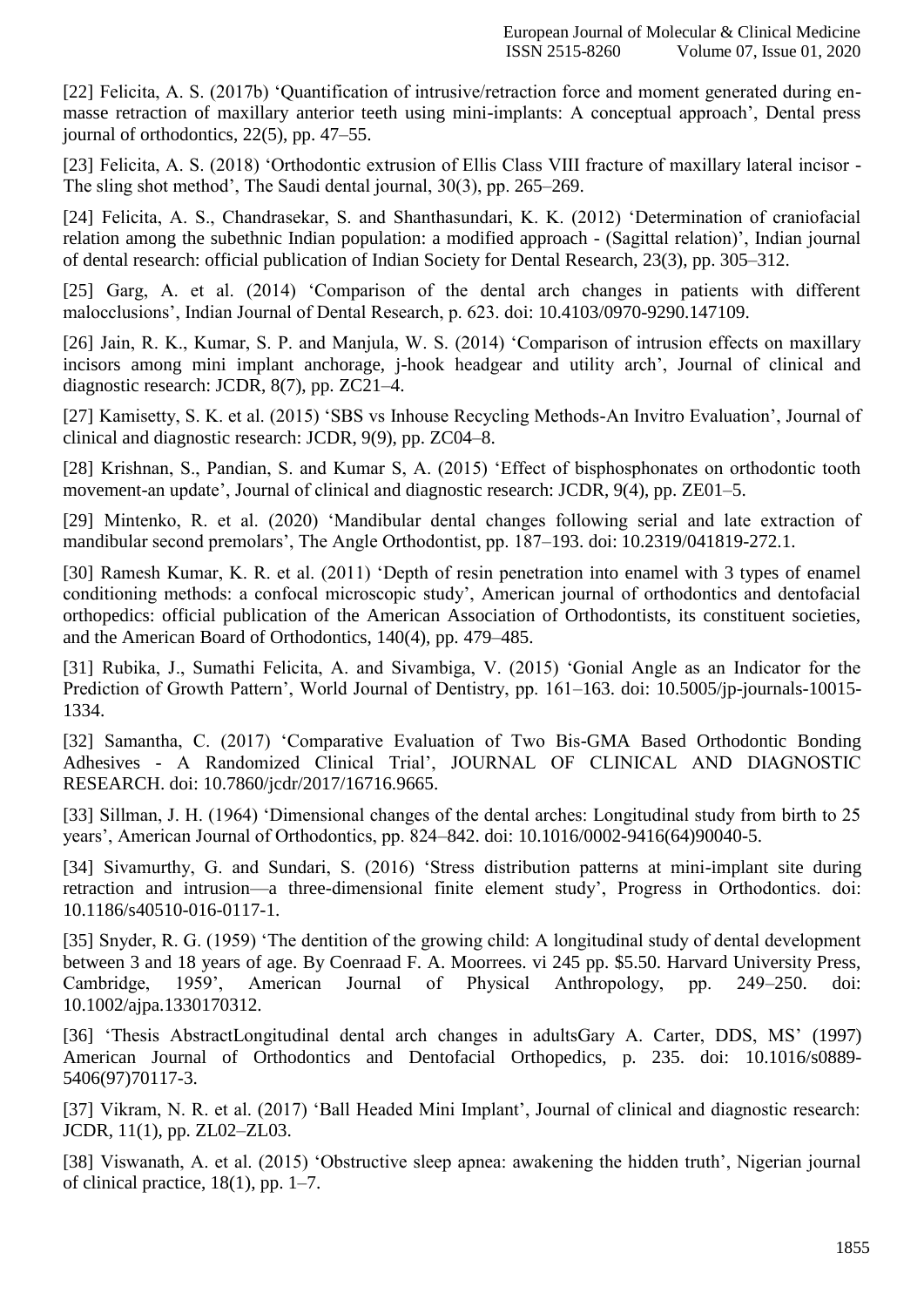

Figure 1:This pie chart shows distribution of study subjects based on the different age groups.In this pie red colour denotes children(8-14 years) -18.67%,blue colour denotes adolescence(15-18 years)-14.67% and green colour denotes adult $(>18$  years)-66.67%



Figure 2: This pie chart shows distribution of study subjects based on gender.In our study , we had 45.67% females denoted by blue and 54.33% males denoted by green in the above pie chart.



Figure 3: Bar graph represents the association between age group and arch form.X-axis represents the age group and Y-axis represents the number of patients with various mandibular arch form where blue colour denotes average arch form,green colour denotes broad arch form and red colour denotes constricted arch